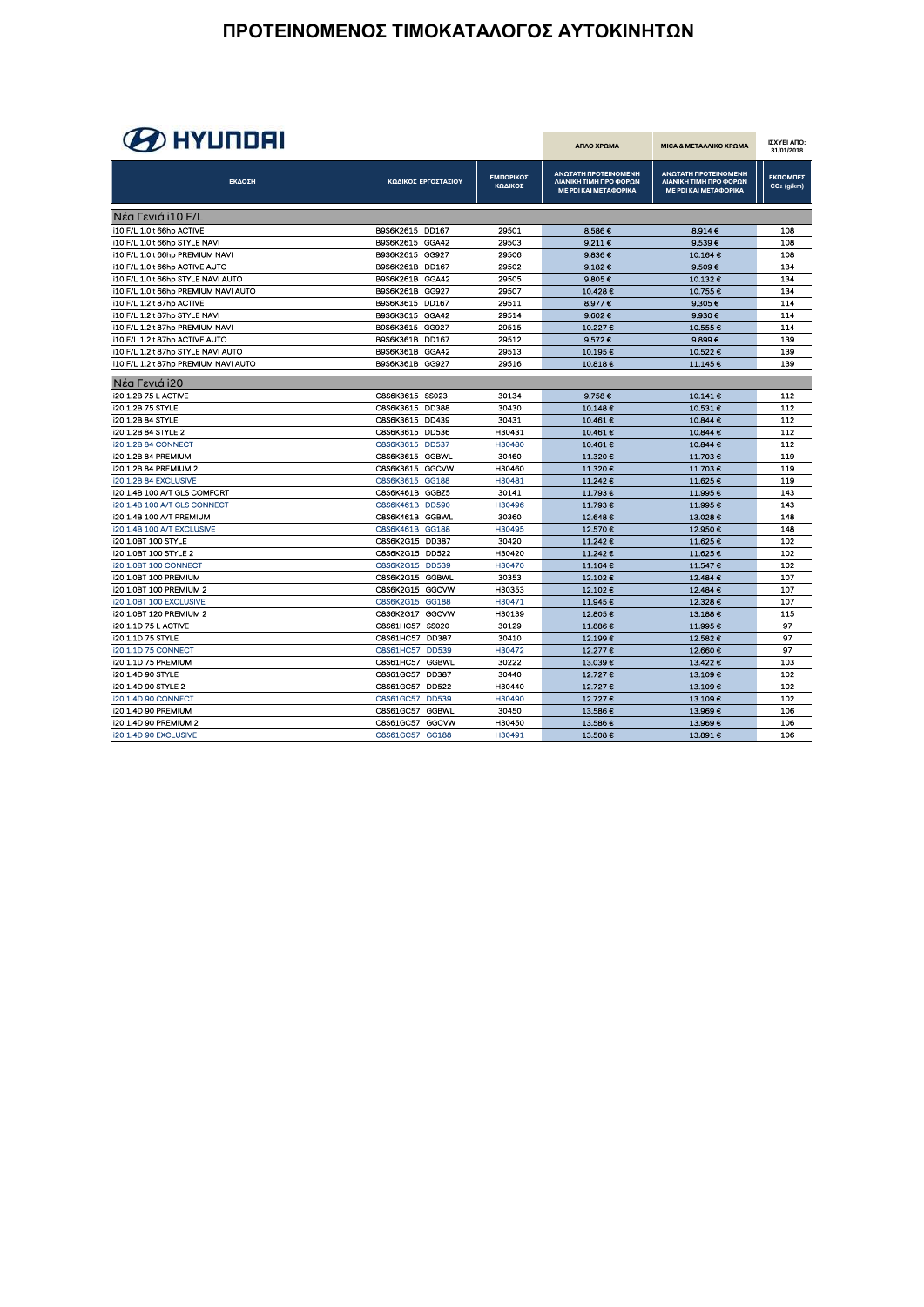# **B** HYUNDAI

| <i>ар</i> птенен                                                                                   |                                    |                       |                      | ΑΠΛΟ ΧΡΩΜΑ                                                              | ΜΙΣΑ & ΜΕΤΑΛΛΙΚΟ ΧΡΩΜΑ                                                  | ΙΣΧΥΕΙ ΑΠΟ:<br>31/01/2018 |
|----------------------------------------------------------------------------------------------------|------------------------------------|-----------------------|----------------------|-------------------------------------------------------------------------|-------------------------------------------------------------------------|---------------------------|
| ΕΚΔΟΣΗ                                                                                             |                                    | ΚΩΔΙΚΟΣ ΕΡΓΟΣΤΑΣΙΟΥ   | ΕΜΠΟΡΙΚΟΣ<br>ΚΩΔΙΚΟΣ | ΑΝΩΤΑΤΗ ΠΡΟΤΕΙΝΟΜΕΝΗ<br>ΛΙΑΝΙΚΗ ΤΙΜΗ ΠΡΟ ΦΟΡΩΝ<br>ΜΕ ΡDΙ ΚΑΙ ΜΕΤΑΦΟΡΙΚΑ | ΑΝΩΤΑΤΗ ΠΡΟΤΕΙΝΟΜΕΝΗ<br>ΛΙΑΝΙΚΗ ΤΙΜΗ ΠΡΟ ΦΟΡΩΝ<br>ΜΕ ΡDΙ ΚΑΙ ΜΕΤΑΦΟΡΙΚΑ |                           |
| i30 (PDe)                                                                                          |                                    |                       |                      |                                                                         |                                                                         |                           |
| 1.4B 100ps BUSINESS                                                                                | G4S6K4617 DD785                    |                       | H30899               | 12.111€                                                                 | 12.500€                                                                 | 126                       |
| 1.4B 100ps ACTIVE                                                                                  | G4S6K4617 DD222                    |                       | 30900                | 12.578€                                                                 | 12.967€                                                                 | 130                       |
| 1.4B 100ps ACTIVE                                                                                  | G4S6K4617 DD781                    |                       | 30900                | 12.578€                                                                 | 12.967€                                                                 | 130                       |
| 1.4B 100ps STYLE<br>1.4B 100ps STYLE                                                               | G4S6K4617 DD305<br>G4S6K4617 DD786 |                       | 30901<br>30901       | 13.512€<br>13.512€                                                      | 13.902 €<br>13.902€                                                     | 130<br>130                |
| 1.4B 100ps STYLE NAVI                                                                              | G4S6K4617                          | <b>DD304</b>          | 30902                | 13.824 €                                                                | 13.995€                                                                 | 130                       |
| 1.4B 100ps STYLE NAVI                                                                              | G4S6K4617                          | <b>DD788</b>          | 30902                | 13.824 €                                                                | 13.995€                                                                 | 130                       |
| 1.0TB 120ps ACTIVE                                                                                 | G4S6K2G17                          | DD222                 | 30905                | 13.555€                                                                 | 13.945€                                                                 | 115                       |
| 1.0TB 120ps ACTIVE                                                                                 | G4S6K2G17 DD781                    |                       | 30905                | 13.555€                                                                 | 13.945€                                                                 | 115                       |
| 1.0TB 120ps STYLE                                                                                  | G4S6K2G17                          | <b>DD305</b>          | 30906                | 13.867€                                                                 | 13.977€                                                                 | 115                       |
| 1.0TB 120ps STYLE                                                                                  | G4S6K2G17                          | DD786                 | 30906                | 13.867€                                                                 | 13.977€                                                                 | 115                       |
| 1.0TB 120ps STYLE NAVI                                                                             | G4S6K2G17<br>G4S6K2G17             | DD304<br><b>DD788</b> | 30907<br>30907       | 13.977€<br>13.977€                                                      | 13.977€                                                                 | 115<br>115                |
| 1.0TB 120ps STYLE NAVI<br>1.4TB 140ps PREMIUM NAVI                                                 | G4S6K4G17                          | GGAU3                 | 30910                | 16.529€                                                                 | 13.977€<br>16.905€                                                      | 124                       |
| 1.4TB 140ps PREMIUM NAVI                                                                           | G4S6K4G17 GGBUR                    |                       | 30910                | 16.529€                                                                 | 16.905€                                                                 | 124                       |
| 1.4TB 140ps PREMIUM NAVI AUTO 7DCT                                                                 | G4S6K4G1U                          | GGAU3                 | 30911                | 16.935€                                                                 | 16.995€                                                                 | 125                       |
| 1.4TB 140ps PREMIUM NAVI AUTO 7DCT                                                                 | G4S6K4G1U                          | GGBUS                 | 30911                | 16.935€                                                                 | 16.995€                                                                 | 125                       |
| 1.6D 95ps BUSINESS                                                                                 | G4S61EC57 DDA21                    |                       | H30959               | 13.842€                                                                 | 13.998€                                                                 | 95                        |
| 1.6D 95ps ACTIVE                                                                                   | G4S61EC57                          | DD223                 | 30960                | 13.920€                                                                 | 13.998€                                                                 | 98                        |
| 1.6D 95ps ACTIVE                                                                                   | G4S61EC57                          | DD782                 | 30960                | 13.920€                                                                 | 13.998€                                                                 | 98                        |
| 1.6D 95ps STYLE                                                                                    | G4S61EC57 DD366                    |                       | 30961                | 15.494 €                                                                | 15.874€                                                                 | 98                        |
| 1.6D 95ps STYLE<br>1.6D 95ps STYLE NAVI                                                            | G4S61EC57<br>G4S61EC57             | <b>DD787</b><br>DD377 | 30961<br>30962       | 15.494 €<br>15.950€                                                     | 15.874€<br>16.330€                                                      | 98<br>98                  |
| 1.6D 95ps STYLE NAVI                                                                               | G4S61EC57                          | DD789                 | 30962                | 15.950€                                                                 | 16.330 €                                                                | 98                        |
| 1.6D 95ps PREMIUM NAVI                                                                             | G4S61EC57                          | GGAU4                 | 30963                | 16.862€                                                                 | 16.998€                                                                 | 98                        |
| 1.6D 95ps PREMIUM NAVI                                                                             | G4S61EC57                          | <b>GGBUP</b>          | 30963                | 16.862€                                                                 | 16.998€                                                                 | 98                        |
| 1.6D 110ps ACTIVE                                                                                  | G4S61EC57                          | <b>DD222</b>          | 30964                | 15.008€                                                                 | 15.388 €                                                                | 99                        |
| 1.6D 110ps ACTIVE                                                                                  | G4S61EC57                          | DD781                 | 30964                | 15.008€                                                                 | 15.388€                                                                 | 99                        |
| 1.6D 110ps STYLE                                                                                   | G4S61EC57                          | <b>DD305</b>          | 30965                | 15.919€                                                                 | 16.299€                                                                 | 99                        |
| 1.6D 110ps STYLE<br>1.6D 110ps STYLE NAVI                                                          | G4S61EC57<br>G4S61EC57             | <b>DD786</b><br>DD304 | 30965<br>30966       | 15.919€<br>16.375€                                                      | 16.299€<br>16.755€                                                      | 99<br>99                  |
| 1.6D 110ps STYLE NAVI                                                                              | G4S61EC57 DD788                    |                       | 30966                | 16.375€                                                                 | 16.755€                                                                 | 99                        |
| 1.6D 110ps BUSINESS AUTO 7DCT                                                                      | G4S61EC5U                          | DD785                 | H30972               | 15.750€                                                                 | 16.129€                                                                 | 105                       |
| 1.6D 110ps ACTIVE AUTO 7DCT                                                                        | G4S61EC5U                          | DD222                 | 30967                | 16.326€                                                                 | 16.705€                                                                 | 109                       |
| 1.6D 110ps ACTIVE AUTO 7DCT                                                                        | G4S61EC5U DD783                    |                       | 30967                | 16.326€                                                                 | 16.705€                                                                 | 109                       |
| 1.6D 110ps STYLE AUTO 7DCT                                                                         | G4S61EC5U                          | DD305                 | 30968                | 16.780€                                                                 | 16.992€                                                                 | 109                       |
| 1.6D 110ps STYLE AUTO 7DCT                                                                         | G4S61EC5U<br>G4S61EC5U             | DD692<br>DD368        | 30968<br>30969       | 16.780€                                                                 | 16.992€                                                                 | 109                       |
| 1.6D 110ps STYLE NAVI AUTO 7DCT<br>1.6D 110ps STYLE NAVI AUTO 7DCT                                 | G4S61EC5U                          | DD790                 | 30969                | 16.962€<br>16.962€                                                      | 16.962€<br>16.962€                                                      | 109<br>109                |
| 1.6D 136ps PREMIUM NAVI                                                                            | G4S61EC57                          | GGAU3                 | 30970                | 16.811€                                                                 | 16.992€                                                                 | 102                       |
| 1.6D 136ps PREMIUM NAVI                                                                            | G4S61EC57                          | GGBUO                 | 30970                | 16.811€                                                                 | 16.992€                                                                 | 102                       |
| 1.6D 136ps PREMIUM NAVI AUTO 7DCT                                                                  | G4S61EC5U                          | GGAU3                 | 30971                | 17.993€                                                                 | 18.350€                                                                 | 109                       |
| 1.6D 136ps PREMIUM NAVI AUTO 7DCT                                                                  | G4S61EC5U GGBUQ                    |                       | 30971                | 17.993€                                                                 | 18.350€                                                                 | 109                       |
| Νέα Γενιά TUCSON                                                                                   |                                    |                       |                      |                                                                         |                                                                         |                           |
| TUCSON 1.6B 132ps GL ACCESS                                                                        | D7W5D2A17 DD357                    |                       | 40012                | 14.813€                                                                 | 15.299€                                                                 | 147                       |
| TUCSON 1.6B 132ps GLS COMFORT<br>TUCSON 1.6B 132ps GLS COMFORT NAVI                                | D7W5D2A17 GGE52<br>D7W5D2A17 GGEN2 |                       | 40013<br>40014       | 15.711€<br>16.235€                                                      | 16.198€<br>16.722€                                                      | 147<br>147                |
| TUCSON 1.6B 132ps GLS COMFORT NAVI                                                                 | D7W5D2A17 GGFTM                    |                       | 40014                | 16.235€                                                                 | 16.722€                                                                 | 147                       |
| TUCSON 1.7D 115ps GL ACCESS                                                                        | D7W51FC57 DD314                    |                       | 40071                | 16.962€                                                                 | 16.962€                                                                 | 119                       |
| TUCSON 1.7D 115ps GLS COMFORT                                                                      | D7W51FC57 GGAVW                    |                       | 40081                | 17.9936                                                                 | 18.457€                                                                 | 110                       |
| TUCSON 1.7D 115ps GLS COMFORT                                                                      | D7W51FC57 GGEA6                    |                       | 40081                | 17.993€                                                                 | 18.457€                                                                 | 119                       |
| TUCSON 1.7D 115ps GLS COMFORT NAVI                                                                 | D7W51FC57 GGBND                    |                       | 40072                | 18.493€                                                                 | 18.957€                                                                 | 119                       |
| TUCSON 1.7D 115ps GLS COMFORT NAVI                                                                 | D7W51FC57 GGEAG                    |                       | 40072                | 18.493€                                                                 | 18.957€                                                                 | 119                       |
| TUCSON 1.7D 115ps GLS COMFORT NAVI<br>TUCSON 1.7D 115ps GLS COMFORT NAVI LEATHER                   | D7W51FC57 GGFTN<br>D7W51FC57 GGEWY |                       | 40072<br>40061       | 18.493€<br>19.207€                                                      | 18.957€<br>19.671€                                                      | 119<br>119                |
| TUCSON 1.7D 115ps GLS COMFORT NAVI LEATHER                                                         | D7W51FC57 GGFTP                    |                       | 40061                | 19.207€                                                                 | 19.671€                                                                 | 119                       |
| TUCSON 1.7D 115ps GLS COMFORT NAVI PANORAMA                                                        | D7W51FC57 GGEXP                    |                       | 40073                | 19.207€                                                                 | 19.671€                                                                 | 119                       |
| TUCSON 1.7D 115ps GLS COMFORT NAVI PANORAMA                                                        | D7W51FC57 GGFTQ                    |                       | 40073                | 19.207€                                                                 | 19.671€                                                                 | 119                       |
| TUCSON 1.7D 115ps GLS COMFORT NAVI PANORAMA LEATHER                                                | D7W51FC57 GGFMV                    |                       | 40076                | 19.921€                                                                 | 19.993€                                                                 | 119                       |
| TUCSON 1.7D 115ps GLS COMFORT NAVI PANORAMA LEATHER                                                | D7W51FC57 GGGMA                    |                       | 40076                | 19.921€                                                                 | 19.993€                                                                 | 119                       |
| TUCSON 1.7D 141ps GL ACCESS AUTO (7-DCT)                                                           | D7W51FC5U DD314                    |                       | 40077                | 18.637€                                                                 | 19.096€                                                                 | 129                       |
| TUCSON 1.7D 141ps GLS COMFORT NAVI AUTO (7-DCT)<br>TUCSON 1.7D 141ps GLS COMFORT NAVI AUTO (7-DCT) | D7W51FC5U<br>D7W51FC5U GGEAG       | GGBND                 | 40074<br>40074       | 19.908€                                                                 | 19.979€                                                                 | 129<br>129                |
| TUCSON 1.7D 141ps GLS COMFORT NAVI AUTO (7-DCT)                                                    | D7W51FC5U GGFTN                    |                       | 40074                | 19.908€<br>19.908€                                                      | 19.979€<br>19.979€                                                      | 129                       |
| TUCSON 1.7D 141ps GLS COMFORT NAVI AUTO (7-DCT) PANORAMA                                           | D7W51FC5U GGDMX                    |                       | 40075                | 20.738€                                                                 | 21.170€                                                                 | 129                       |
| TUCSON 1.7D 141ps GLS COMFORT NAVI AUTO (7-DCT) PANORAMA                                           | D7W51FC5U GGFDY                    |                       | 40075                | 20.738€                                                                 | 21.170€                                                                 | 129                       |
| TUCSON 1.6T 177hp GLS COMFORT NAVI 4WD                                                             | D7W5D2G18 GGDGE                    |                       | 40010                | 19.814€                                                                 | 19.993€                                                                 | 177                       |
| TUCSON 1.6T 177hp GLS COMFORT NAVI 4WD                                                             | D7W5D2G18 GGEN0                    |                       | 40010                | 19.814€                                                                 | 19.993€                                                                 | 177                       |
| TUCSON 1.6T 177hp GLS COMFORT NAVI 4WD                                                             | D7W5D2G18 GGGM9                    |                       | 40010                | 19.814 €                                                                | 19.993€                                                                 | 177                       |
| TUCSON 1.6T 177hp GLS COMFORT NAVI 4WD AUTO (7-DCT)                                                | D7W5D2G1X GGDGE                    |                       | 40020                | 21.128€                                                                 | 21.546€                                                                 | 175                       |
| TUCSON 1.6T 177hp GLS COMFORT NAVI 4WD AUTO (7-DCT)                                                | D7W5D2G1X GGGM9                    |                       | 40020                | 21.128€                                                                 | 21.546€                                                                 | 175                       |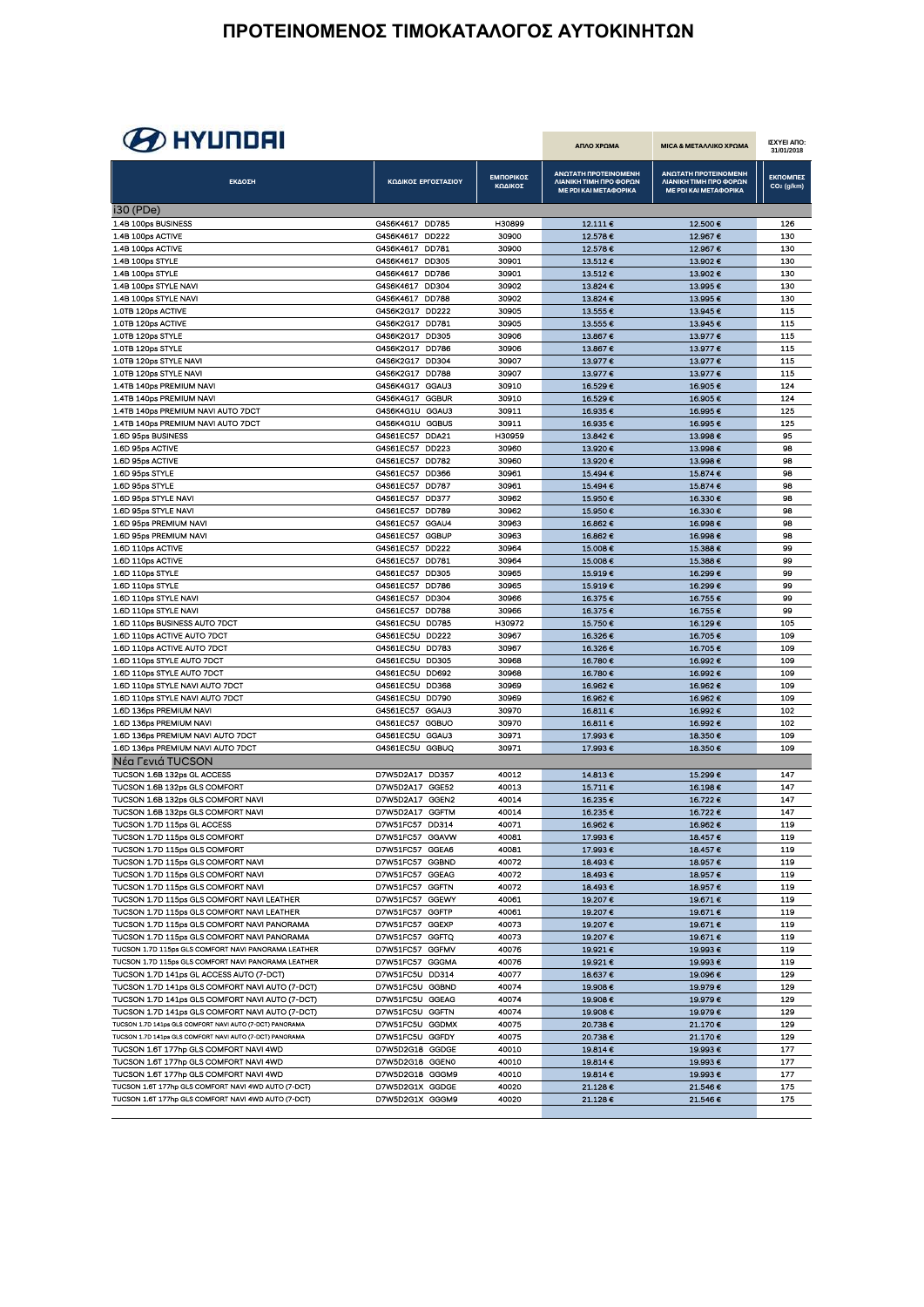**i10**



| Εξοπλισμοί                                                                                                                                                | <b>ACTIVE</b> | <b>STYLE NAVI</b> | <b>PREMIUM NAVI</b> |
|-----------------------------------------------------------------------------------------------------------------------------------------------------------|---------------|-------------------|---------------------|
| Ασφάλεια                                                                                                                                                  |               |                   |                     |
| ESP ηλεκτρονικό σύστημα ευστάθειας οχήματος                                                                                                               | ٠             | $\bullet$         | $\bullet$           |
| VSM σύστημα συνεργασίας τιμονιού με ESP                                                                                                                   |               |                   |                     |
| ABS µs Braking Assist                                                                                                                                     |               |                   |                     |
| Αερόσακος οδηγού                                                                                                                                          |               |                   |                     |
| Αερόσακος συνοδηγού με διακόπτη απενεργοποίησης                                                                                                           | $\bullet$     |                   |                     |
| Πλευρικοί & τύπου κουρτίνας αερόσακοι                                                                                                                     | $\bullet$     |                   |                     |
| Αισθητήρας προειδοποίησης χαμηλής πίεσης ελαστικών                                                                                                        | ٠             |                   |                     |
| Ηλεκτρονική ένδειξη ζωνών ασφαλείας οδηγού και επιβατών                                                                                                   | $\bullet$     |                   |                     |
| Hill Holder σύστημα υποβοήθησης της εκκίνησης σε ανηφόρα                                                                                                  |               |                   |                     |
| Φώτα έκτακτης πέδησης (Emergency Stop Signal)                                                                                                             |               |                   |                     |
| Άνεση                                                                                                                                                     |               |                   |                     |
| Θέσεις επιβαινόντων                                                                                                                                       | 5             | 5                 | 5                   |
| Aircondition                                                                                                                                              | ٠             |                   |                     |
| Αυτόματος κλιματισμός                                                                                                                                     |               |                   |                     |
| Ηλεκτρικά παράθυρα εμπρός                                                                                                                                 | ٠             |                   |                     |
| Προστασία αντι-μπλοκαρίσματος στα εμπρός ηλεκτρικά παράθυρα                                                                                               |               |                   |                     |
| Ηλεκτρικά παράθυρα πίσω με χειριστήρια και από την θέση του οδηγού                                                                                        |               |                   |                     |
| Ηλεκτρικά ρυθμιζόμενοι και θερμαινόμενοι καθρέπτες                                                                                                        |               |                   |                     |
| Κεντρικό κλείδωμα με τηλεχειρισμό και συναγερμό, με αναδιπλούμενο κλειδί                                                                                  | ٠             |                   |                     |
|                                                                                                                                                           |               |                   |                     |
| Χρωμιωμένες εσωτερικές λαβές θυρών και διακόσμηση χειρόφρενου                                                                                             |               |                   |                     |
| Εσωτερικές χειρολαβές οροφής                                                                                                                              |               |                   |                     |
| Δερμάτινο τιμόνι & επιλογέας ταχυτήτων                                                                                                                    |               |                   |                     |
| Ρυθμιζόμενη κολώνα τιμονιού καθ' ύψος                                                                                                                     | $\bullet$     |                   |                     |
| Ψηφιακή ένδειξη προτεινόμενης σχέσης στο κιβώτιο ταχυτήτων                                                                                                |               |                   |                     |
| Υπολογιστής ταξιδίου με ένδειξεις: ώρας, ημ/νιας, εξωτερικής θερμοκρασίας, στιγμιαίας &<br>μέσης κατάναλωσης καυσίμου                                     |               |                   |                     |
| Κάθισμα οδηγού ρυθμιζόμενο σε υψος                                                                                                                        | ٠             |                   |                     |
| Διαιρούμενο πίσω κάθισμα                                                                                                                                  | ٠             |                   |                     |
| Ορατότητα                                                                                                                                                 |               |                   |                     |
| Κρύσταλλα προστασίας από ακτινοβολία UV                                                                                                                   | $\bullet$     |                   |                     |
| Σκούρα κρύσταλλα (Privacy Glass)                                                                                                                          |               |                   |                     |
| Προβολείς ομίχλης εμπρός                                                                                                                                  |               |                   |                     |
| Φώτα ημέρας                                                                                                                                               | ٠             |                   |                     |
| Φώτα ημέρας LED                                                                                                                                           |               | $\bullet$         | $\bullet$           |
| Φώτα στροφής (Static bending lights)                                                                                                                      |               |                   | ٠                   |
| LED Φλας στους εξωτερικούς καθρέπτες                                                                                                                      |               |                   | $\bullet$           |
| Εξωτερική εμφάνιση                                                                                                                                        |               |                   |                     |
| Προφυλακτήρες στο χρώμα του αμαξώματος                                                                                                                    | ٠             | ٠                 | ٠                   |
| Καθρέπτες και λαβές θυρών στο χρώμα του αμαξώματος                                                                                                        | ٠             |                   |                     |
| Πλαϊνά προστατευτικά θυρών μαύρου χρώματος                                                                                                                |               |                   |                     |
| Τροχοί                                                                                                                                                    |               |                   |                     |
| Διάσταση ζαντών (σε ίντσες)                                                                                                                               | 14"           | 14"               | 15"                 |
| Ζάντες αλουμινίου                                                                                                                                         |               |                   |                     |
|                                                                                                                                                           | 175/65 R14    | 175/65 R14        | 185/55 R15          |
| Διάσταση ελαστικών                                                                                                                                        | ٠             |                   |                     |
| Εφεδρικός τροχός<br>Σετ επιδιόρθωσης ελαστικού                                                                                                            |               | ٠                 | $\bullet$           |
|                                                                                                                                                           |               |                   |                     |
| Ηχοσύστημα<br>Radio-Mp3 Player-USB                                                                                                                        | $\bullet$     | $\bullet$         | $\bullet$           |
|                                                                                                                                                           |               |                   |                     |
| Χειριστήρια ηχοσυστήματος στο τιμόνι                                                                                                                      |               |                   |                     |
| Bluetooth® με χειριστήρια στο τιμόνι<br>Εργοστασιακό σύστημα πλοήγησης με χάρτη 46 Ευρωπαϊκών χωρών, Έγχρωμη οθόνη αφής                                   |               |                   |                     |
| 7" τεχνολογίας capacitive (ανάλυση 800x480), Επεξεργαστής 1 GHz Dual, με Bluetooth, 7ετή<br>δωρεάν πρόσβαση υπηρεσιών Tom Tom Live, λειτουργικό: Android. |               |                   |                     |

Τελευταία ενημέρωση: 27/11/2017

Η Hyundai Hellas διατηρεί το δικαίωμα να αλλάξει τους εξοπλισμούς χωρίς προειδοποίηση. Παρακαλούμε συμβουλευτείτε έναν Επίσημο Έμπορο για περισσότερες πληροφορίες.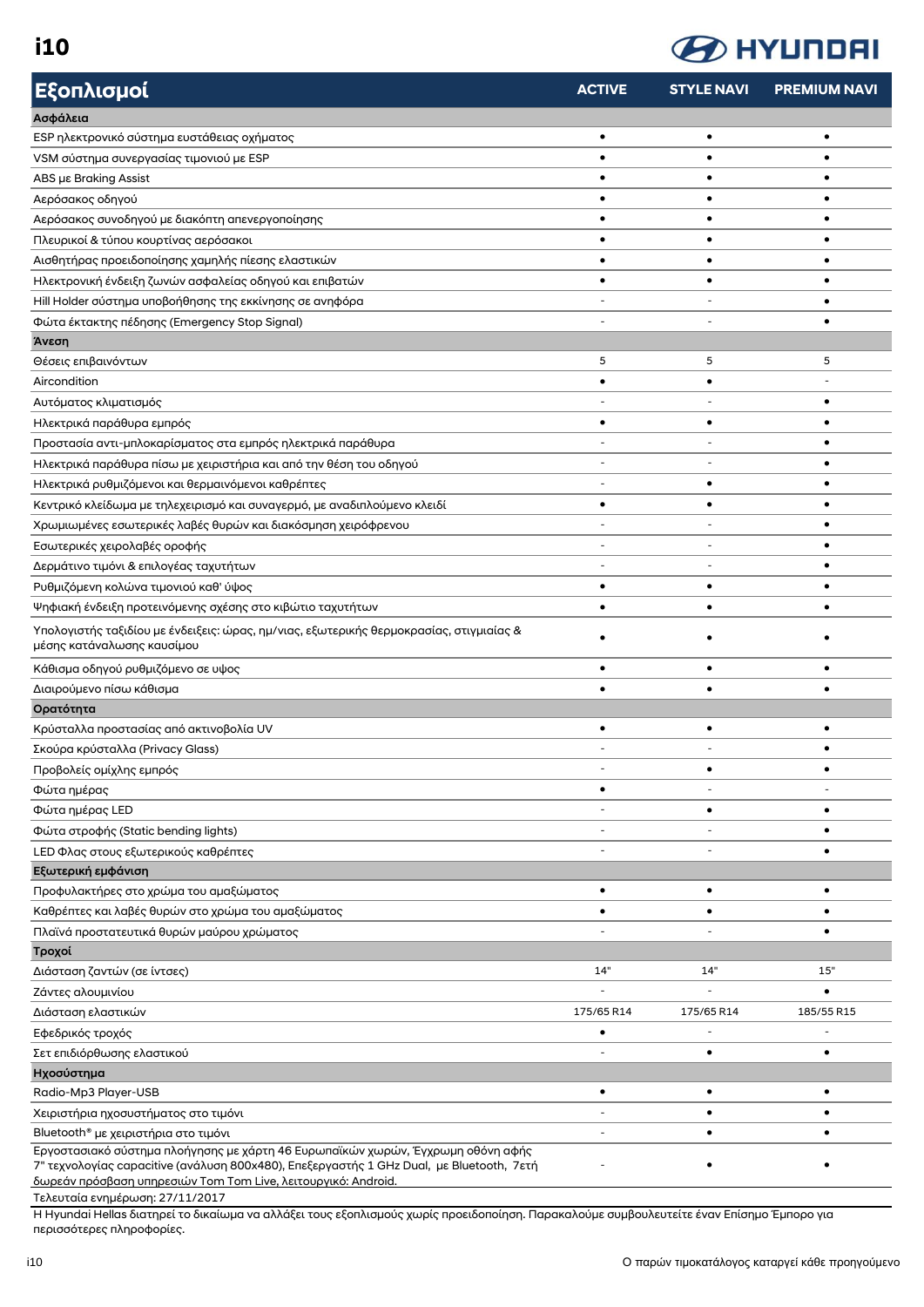#### **i20 Active, Comfort, Style & Premium**



| Εξοπλισμοί                                                                                                                                    | <b>GLS</b><br><b>COMFORT</b> | <b>STYLE</b>                | <b>STYLE 2</b>           | <b>PREMIUM</b>              | <b>PREMIUM2</b>          |
|-----------------------------------------------------------------------------------------------------------------------------------------------|------------------------------|-----------------------------|--------------------------|-----------------------------|--------------------------|
| Ασφάλεια                                                                                                                                      |                              |                             |                          |                             |                          |
| ESP & ABS / VSM: Σύστημα συνεργασίας τιμονιού με ESP                                                                                          | $\bullet$                    | $\bullet$                   | $\bullet$                | $\bullet$                   | $\bullet$                |
| Αερόσακος οδηγού, συνοδηγού, πλευρικοί & τύπου κουρτίνας                                                                                      | $\bullet$                    | $\bullet$                   | $\bullet$                | $\bullet$                   | Ö                        |
| Σύστημα υποβοήθησης της εκκίνησης σε ανηφόρα                                                                                                  | ٠                            | ٠                           | ٠                        | ٠                           |                          |
| Αισθητήρας προειδοποίησης χαμηλής πίεσης ελαστικών                                                                                            | ٠                            | ٠                           | ٠                        | ٠                           |                          |
| Ηλεκτρονικό σύστημα προειδοποίησης εκτροπής πορείας                                                                                           | $\bullet$                    |                             |                          | ٠                           |                          |
| Άνεση                                                                                                                                         |                              |                             |                          |                             |                          |
| Aircondition με ψυχόμενο ντουλαπάκι                                                                                                           | $\bullet$                    | $\bullet$                   | $\bullet$                | $\bullet$                   | ٠                        |
| Ηλεκτρικά παράθυρα εμπρός                                                                                                                     | $\bullet$                    | $\bullet$                   | $\bullet$                | ٠                           |                          |
| Ηλεκτρικά παράθυρα πίσω                                                                                                                       | ٠                            |                             |                          | ٠                           |                          |
| Ηλεκτρικά ρυθμιζόμενοι και θερμαινόμενοι καθρέπτες με φλας                                                                                    | $\bullet$                    | $\bullet$                   | $\bullet$                | $\bullet$                   | ٠                        |
| Κεντρικό κλείδωμα (χωρίς τηλεχειρισμό)                                                                                                        |                              |                             |                          |                             |                          |
| Κεντρικό κλείδωμα (με τηλεχειρισμό) & συναγερμό παραβίασης                                                                                    | $\bullet$                    | ٠                           | ٠                        | ٠                           |                          |
| Συναγερμός και Αναδιπλούμενο κλειδί                                                                                                           | ٠                            | ٠                           | ٠                        | ٠                           | ٠                        |
| Ένδειξη εξωτερικής θερμοκρασίας                                                                                                               | $\bullet$                    | $\bullet$                   | ٠                        | $\bullet$                   |                          |
| Δερμάτινη επένδυση τιμονιού & επιλογέα ταχυτήτων                                                                                              | ٠                            | ٠                           | ٠                        |                             |                          |
| Ρυθμιζόμενη κολώνα τιμονιού καθ' ύψος και τηλεσκοπικά                                                                                         | ٠                            | ٠                           | ٠                        | $\bullet$                   | ٠                        |
| Κάθισμα οδηγού ρυθμιζόμενο σε υψος                                                                                                            | $\bullet$                    | $\bullet$                   | $\bullet$                | $\bullet$                   | $\bullet$                |
| Κεντρικό υποβραχιόνιο εμπρός καθισμάτων με χώρο αποθήκευσης                                                                                   |                              |                             |                          | ٠                           | ٠                        |
| Διαιρούμενο πίσω κάθισμα 60:40 με 3 ζώνες επιβατών                                                                                            | ٠                            | ٠                           | ٠                        | ٠                           | ٠                        |
| Εσωτερικός φωτισμός ανάγνωσης χαρτών με θήκη γυαλιών                                                                                          | $\bullet$                    | $\bullet$                   | ٠                        | ٠                           | ٠                        |
| Ρυθμιστής & περιοριστής ταχύτητας                                                                                                             | $\bullet$                    |                             |                          | ٠                           | ٠                        |
| Αισθητήρας βροχής                                                                                                                             | $\overline{\phantom{0}}$     | $\overline{\phantom{a}}$    | $\blacksquare$           | ٠                           | ٠                        |
| Αισθητήρας φώτων                                                                                                                              | $\overline{\phantom{0}}$     | $\overline{\phantom{0}}$    |                          | ٠                           | ٠                        |
| Αισθητήρες παρκαρίσματος πίσω                                                                                                                 | Ĭ.                           | $\overline{a}$              |                          | ٠                           | ٠                        |
| Luggage box, δίχτυ χώρου αποσκευών, ηχομόνωση χώρου κινητήρα                                                                                  | $\bullet$                    |                             |                          | ٠                           |                          |
| Ορατότητα                                                                                                                                     |                              |                             |                          |                             |                          |
| Προβολείς ομίχλης εμπρός                                                                                                                      | $\bullet$                    |                             |                          | ٠                           |                          |
| Εμπρός υαλοκαθαριστήρας τύπου ΑΕRΟ                                                                                                            | $\bullet$                    |                             |                          |                             |                          |
| Φώτα ημέρας                                                                                                                                   | $\bullet$                    | $\bullet$                   | ٠                        |                             |                          |
| Φώτα ημέρας LED με φώτα στροφής                                                                                                               |                              |                             |                          | $\bullet$                   | $\bullet$                |
| Ρεοστάτης φώτων                                                                                                                               | $\bullet$                    |                             |                          | ٠                           | ٠                        |
| Σκούρα Κρύσταλλα (Privacy Glass)                                                                                                              | $\overline{\phantom{0}}$     | $\overline{\phantom{a}}$    | $\blacksquare$           | $\bullet$                   | ٠                        |
| Ηλεκτροχρωματικός Εσωτερικός καθρέπτης                                                                                                        |                              |                             |                          | $\bullet$                   |                          |
| Εξωτερική εμφάνιση                                                                                                                            |                              |                             |                          |                             |                          |
| Προφυλακτήρες στο χρώμα του αμαξώματος                                                                                                        | ٠                            | ٠                           | ٠                        | ٠                           | ٠                        |
| Πρόσθια γρίλια με κυψελωτό μοτίβο                                                                                                             |                              | $\bullet$ (εκτός 1.0 Turbo) |                          | $\bullet$ (εκτός 1.0 Turbo) |                          |
| Πρόσθια γρίλια με οριζόντιες παράλληλες γραμμώσεις                                                                                            | ۰                            | $• (1.0$ Turbo)             | ٠                        | $• (1.0$ Turbo)             | ٠                        |
| Καθρέπτες και λαβές θυρών στο χρώμα του αμαξώματος                                                                                            | $\bullet$                    |                             |                          |                             |                          |
| Καθρέπτες black gloss, λαβές θυρών στο χρώμα του αμαξώματος                                                                                   |                              |                             | $\bullet$                |                             | $\bullet$                |
| Τροχοί                                                                                                                                        |                              |                             |                          |                             |                          |
| 15" Ζάντες με ελαστικά 185/65 R15                                                                                                             | $\bullet$                    | $\overline{a}$              | $\overline{a}$           | $\overline{\phantom{a}}$    | $\overline{\phantom{0}}$ |
| 15" Ζάντες αλουμινίου με ελαστικά 185/65 R15 Black Metal                                                                                      | $\blacksquare$               | $\bullet$                   | $\overline{\phantom{0}}$ | $\overline{a}$              | $\overline{a}$           |
| 15" Ζάντες αλουμινίου με ελαστικά 185/65 R15 Ασημί                                                                                            | $\overline{\phantom{0}}$     | $\overline{\phantom{a}}$    | $\bullet$                | $\overline{\phantom{a}}$    | $\overline{a}$           |
| 16" Ζάντες αλουμινίου με ελαστικά 195/55 R16 Ασημί                                                                                            | -                            | $\overline{\phantom{a}}$    | $\overline{\phantom{a}}$ | $\bullet$                   | $\bullet$                |
| Εφεδρικός τροχός (για 1,2B Comfort πλήρης τροχός)                                                                                             | $\bullet$                    | $\blacksquare$              | $\blacksquare$           | $\blacksquare$              | $\overline{\phantom{0}}$ |
| Κιτ επισκευής (1,0T 100hp κιτ επισκευής για όλες τις εκδόσεις)                                                                                |                              | $\bullet$                   | $\bullet$                | $\bullet$                   | ٠                        |
| Ηχοσύστημα                                                                                                                                    |                              |                             |                          |                             |                          |
| Radio-Mp3-USB & 2 ηχεία                                                                                                                       | $\blacksquare$               | $\bullet$                   | $\bullet$                | $\overline{\phantom{a}}$    | $\overline{a}$           |
| Radio-Mp3-USB-CD Player & 4 ηχεία                                                                                                             | $\bullet$                    | $\overline{\phantom{a}}$    | $\overline{a}$           | $\bullet$                   | $\bullet$                |
| Χειριστήρια ηχοσυστήματος στο τιμόνι                                                                                                          | ٠<br>$\bullet^{\star}$       | $\bullet$                   | ٠                        | ٠                           | ٠                        |
| Bluetooth με αναγνώριση φωνής & audio streaming<br>Σύστημα iVIEW 2.0 με: GPS πλοήγησης με Ελληνικό μενού & δωρεάν 3ετή                        |                              | $\bullet^\star$             | $\bullet^\star$          | $\bullet^\star$             | $\bullet^\star$          |
| αναβάθμιση χάρτη Ι Έγχρωμη οθόνη αφής 8" υψηλής ανάλυσης I Bluetooth I<br>Θύρες USB, Mini USB, Micro USB Ι Σύνδεση με χειρ/ρια τιμονιού (όπου | $\mathbf{o}$                 | $\mathsf{o}$                | $\mathbf{o}$             | $\mathsf{o}$                | o                        |
| υπάρχουν) Ι Έγχρωμη κάμερα οπισθοπορίας                                                                                                       |                              |                             |                          |                             |                          |
| Διαθέσιμες εσωτερικές αποχρώσεις:                                                                                                             |                              |                             |                          |                             |                          |
| TRY (Comfort Gray) ή UGY (Grayish Blue) ή RBW (Brilliant Brown)<br>Ανάλογα με την επιλογή του εξωτερικού χρώματος                             | $\bullet$                    |                             |                          |                             |                          |
| TRY Μαύρο εσωτερικό, μαύρη ταπετσαρία οροφής, για όλα τα εξωτερικά<br>χρώματα                                                                 | ۰                            | $\bullet$                   | ٠                        | $\overline{\phantom{a}}$    |                          |
| UYT Μαύρο εσωτερικό, μαύρη ταπετσαρία οροφής, μαύρα-γκρι σπορ<br>καθίσματα, για όλα τα εξωτερικά χρώματα                                      |                              |                             |                          | $\bullet$                   |                          |
| TRY Μαύρο εσωτερικό, μαύρη ταπετσαρία οροφής, μαύρα καθίσματα με μπλε                                                                         |                              |                             |                          |                             | $\bullet$                |
| διακοσμητικές ραφές<br>· Βασικός εξοπλισμός, ο Προαιρετικός εξοπλισμός, - Δεν διατίθεται                                                      |                              |                             |                          |                             |                          |
| * Η αναγνώριση φωνής στο Bluetooth ισχύει όταν δεν έχει τοποθετηθεί iVEW 2.0<br>Τελευταία ενημέρωση: 30/01/2018                               |                              |                             |                          |                             |                          |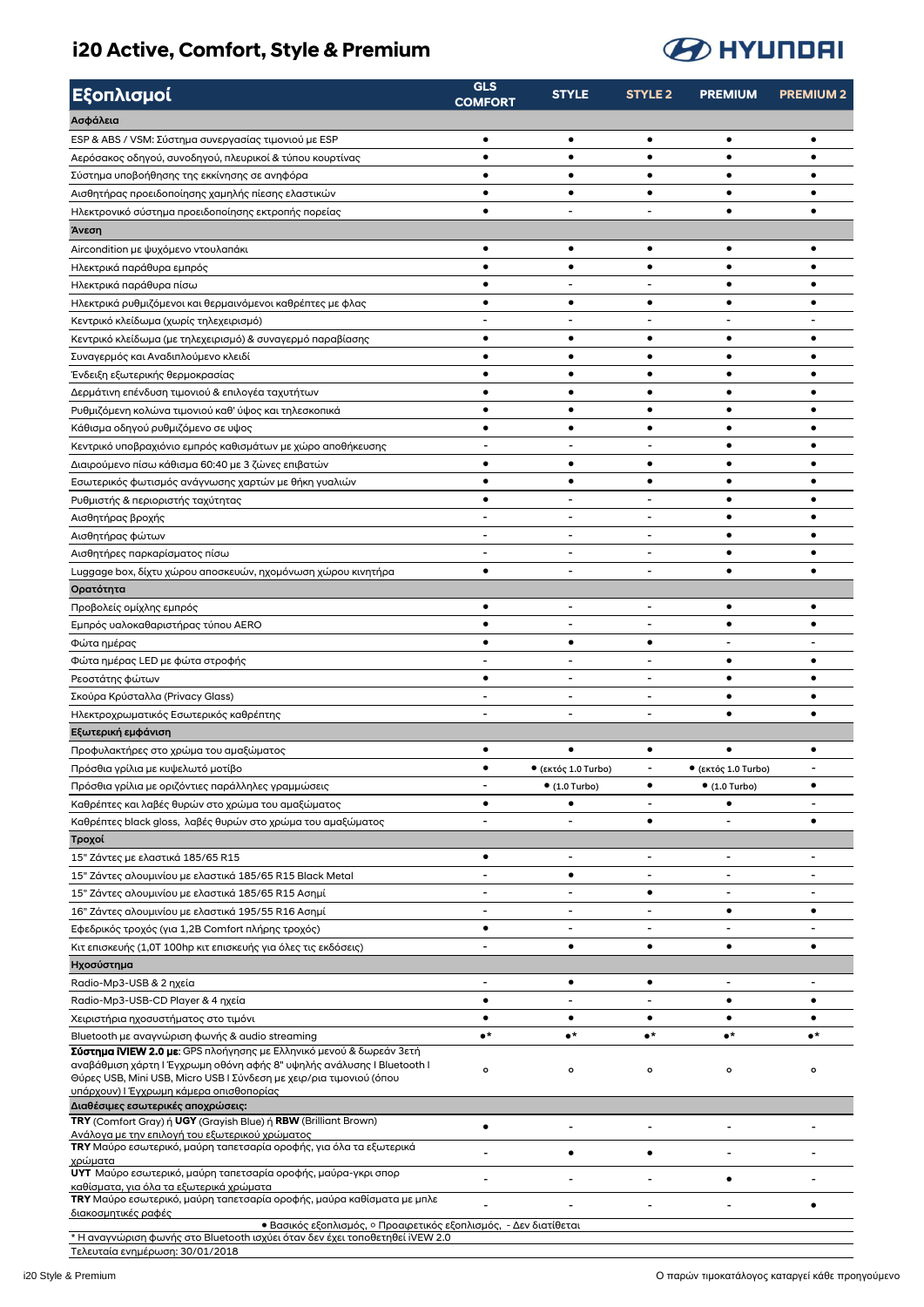#### **i20 Active, Connect & Exclusive**

| Εξοπλισμοί                                                                                                                 | <b>ACTIVE</b>            | <b>CONNECT</b>           | <b>EXCLUSIVE</b>             |
|----------------------------------------------------------------------------------------------------------------------------|--------------------------|--------------------------|------------------------------|
| Ασφάλεια και Συστήματα Hyundai SmartSense <sup>™</sup>                                                                     |                          |                          |                              |
| ESP & ABS                                                                                                                  | $\bullet$                | ٠                        | $\bullet$                    |
| Hyundai SmartSense <sup>™</sup> Έξυπνη συνεργασία υποβοήθησης τιμονιού με ESP (VSM)                                        | $\bullet$                | ٠                        | $\bullet$                    |
| Αερόσακος οδηγού, συνοδηγού, πλευρικοί & τύπου κουρτίνας                                                                   | ٠                        |                          |                              |
| Σύστημα υποβοήθησης της εκκίνησης σε ανηφόρα                                                                               | $\bullet$                | $\bullet$                | $\bullet$                    |
| Αισθητήρας προειδοποίησης χαμηλής πίεσης ελαστικών                                                                         | $\bullet$                | $\bullet$                | ٠                            |
| Hyundai SmartSense <sup>TM</sup> Ηλεκτρονικό σύστημα προειδοποίησης εκτροπής πορείας (LDW)                                 |                          |                          | $\bullet$                    |
| Hyundai SmartSense <sup>™</sup> Περιοριστής ταχύτητας (Speed Limiter)                                                      | $\blacksquare$           | $\blacksquare$           | ٠                            |
| Άνεση                                                                                                                      |                          |                          |                              |
| Aircondition με ψυχόμενο ντουλαπάκι                                                                                        | ٠                        | ٠                        | ٠                            |
| Ηλεκτρικά παράθυρα εμπρός                                                                                                  | $\bullet$                | $\bullet$                | ٠                            |
| Ηλεκτρικά παράθυρα πίσω                                                                                                    |                          |                          | ٠                            |
| Ηλεκτρικά ρυθμιζόμενοι και θερμαινόμενοι καθρέπτες με φλας                                                                 |                          | ٠                        | ٠                            |
| Κεντρικό κλείδωμα (χωρίς τηλεχειρισμό)                                                                                     | ٠                        | $\overline{\phantom{a}}$ | $\qquad \qquad \blacksquare$ |
| Κεντρικό κλείδωμα (με τηλεχειρισμό) & συναγερμό παραβίασης                                                                 | $\mathbf{o}$             | ٠                        | $\bullet$                    |
| Συναγερμός και αναδιπλούμενο κλειδί                                                                                        |                          | $\bullet$                | ٠                            |
|                                                                                                                            | $\bullet$                | ٠                        | ٠                            |
| Ένδειξη εξωτερικής θερμοκρασίας                                                                                            |                          |                          | ٠                            |
| Δερμάτινη επένδυση τιμονιού & επιλογέα ταχυτήτων<br>Ρυθμιζόμενη κολώνα τιμονιού καθ' ύψος και τηλεσκοπικά                  | $\overline{\phantom{a}}$ | ٠                        | ٠                            |
|                                                                                                                            | $\bullet$                | $\bullet$                |                              |
| Κάθισμα οδηγού ρυθμιζόμενο σε υψος                                                                                         | $\bullet$                | $\bullet$                |                              |
| Διαιρούμενο πίσω κάθισμα 60:40 με 3 ζώνες επιβατών                                                                         |                          | $\bullet$                | ٠                            |
| Εσωτερικός φωτισμός ανάγνωσης χαρτών με θήκη γυαλιών                                                                       |                          |                          |                              |
| Ρυθμιστής ταχύτητας (Cruise Control)                                                                                       |                          |                          | ٠                            |
| Luggage box, δίχτυ χώρου αποσκευών, ηχομόνωση χώρου κινητήρα                                                               | $\blacksquare$           | $\blacksquare$           | ٠                            |
| Ορατότητα                                                                                                                  |                          |                          |                              |
| Προβολείς ομίχλης εμπρός                                                                                                   | $\blacksquare$           | $\overline{\phantom{a}}$ | ٠                            |
| Εμπρός υαλοκαθαριστήρας τύπου ΑΕRΟ                                                                                         |                          |                          |                              |
| Φώτα ημέρας                                                                                                                | $\bullet$                | $\bullet$                | ٠                            |
| Ρεοστάτης φώτων                                                                                                            | $\blacksquare$           | $\blacksquare$           | ٠                            |
| Κάμερα οπισθοπορίας (έγχρωμη προβολή σε οθόνη αφής 8" iVIEW 2.0)                                                           |                          | $\bullet$                |                              |
| Εξωτερική εμφάνιση                                                                                                         |                          |                          |                              |
| Προφυλακτήρες στο χρώμα του αμαξώματος                                                                                     | $\bullet$                |                          |                              |
| Πρόσθια γρίλια με κυψελωτό μοτίβο                                                                                          | ٠                        | • (εκτός 1.0 Turbo)      | • (εκτός 1.0 Turbo)          |
| Πρόσθια γρίλια με οριζόντιες παράλληλες γραμμώσεις                                                                         | $\blacksquare$           | $• (1.0$ Turbo)          | $• (1.0$ Turbo)              |
| Καθρέπτες και λαβές θυρών στο χρώμα του αμαξώματος                                                                         | $\overline{a}$           |                          |                              |
| Ηχοσύστημα & Συνδεσιμότητα                                                                                                 |                          |                          |                              |
| Radio-Mp3-USB & 2 nxεία                                                                                                    | $\bullet$                |                          |                              |
| DVD / CD / MP3 player & 2 ηχεία                                                                                            |                          | $\bullet$                |                              |
| DVD / CD / MP3 player & 4 ηχεία (2 χαμηλών/μεσαίων συχν. + 2 twitters)                                                     | $\blacksquare$           | $\blacksquare$           | ٠                            |
| Χειριστήρια ηχοσυστήματος, τηλεφώνου και πολυμέσων στο τιμόνι                                                              |                          |                          |                              |
| Bluetooth µs audio streaming                                                                                               | $\overline{a}$           | $\bullet$                | $\bullet$                    |
| Σύστημα πολυμέσων και πλοήγησης iVIEW 2.0<br>(ελληνικό μενού, λειτουργικό Android, 3 έτη εγγύησης)                         |                          |                          |                              |
| Οθόνη αφής 8" υψηλής ανάλυσης και υψηλής τεχνολογίας αφής (capacitive)                                                     |                          | ٠                        | ٠                            |
| Σύστημα πλοήγησης GPS (Ginius) με χάρτη Ελλάδος στο σκληρό δίσκο,                                                          |                          | ٠                        |                              |
| χάρτης και φωνητικές οδηγίες στα Ελληνικά, δωρεάν 3ετής αναβάθμιση                                                         |                          |                          |                              |
| Συνδεσιμότητα Mirror Link με Android smartphones (AirPlay)                                                                 | $\overline{\phantom{a}}$ | ٠                        | ٠                            |
| Συνδεσιμότητα Mirror Link με iPhones (Miracast)                                                                            | $\blacksquare$           | $\bullet$                | ٠                            |
| Πρόσβαση στο Internet (WiFi σύνδεση με τρίτες συσκευές hotspot) και<br>συμβατότητα με Skype, Gmail, Twitter, Facebook κ.ά. |                          | ٠                        |                              |
| Θύρες USB (3), θύρες SD (2)                                                                                                | $\overline{\phantom{a}}$ | $\bullet$                |                              |
| Τροχοί                                                                                                                     |                          |                          |                              |
| 15" Ζάντες με ελαστικά 185/65 R15                                                                                          | ٠                        | ٠                        |                              |
| 16" Ζάντες αλουμινίου με ελαστικά 195/55 R16 Ασημί                                                                         |                          |                          | ٠                            |
| Εφεδρικός τροχός προσωρινός                                                                                                | $\bullet$                | $\bullet$ (1.4 Auto)     |                              |
| Κιτ επισκευής                                                                                                              | $\overline{\phantom{a}}$ | • (εκτός 1.4 Auto)       | ٠                            |
| Διαθέσιμες εσωτερικές αποχρώσεις:                                                                                          |                          |                          |                              |
| TRY (Comfort Gray) ή UGY (Grayish Blue) ή RBW (Brilliant Brown)                                                            | ٠                        | $\bullet$                | ٠                            |
| Ανάλογα με την επιλογή του εξωτερικού χρώματος                                                                             |                          |                          |                              |
| • Βασικός εξοπλισμός, ο Προαιρετικός εξοπλισμός, - Δεν διατίθεται                                                          |                          |                          |                              |
| Τελευταία ενημέρωση: 30/01/2018                                                                                            |                          |                          |                              |

Τελευταία ενημέρωση: 30/01/2018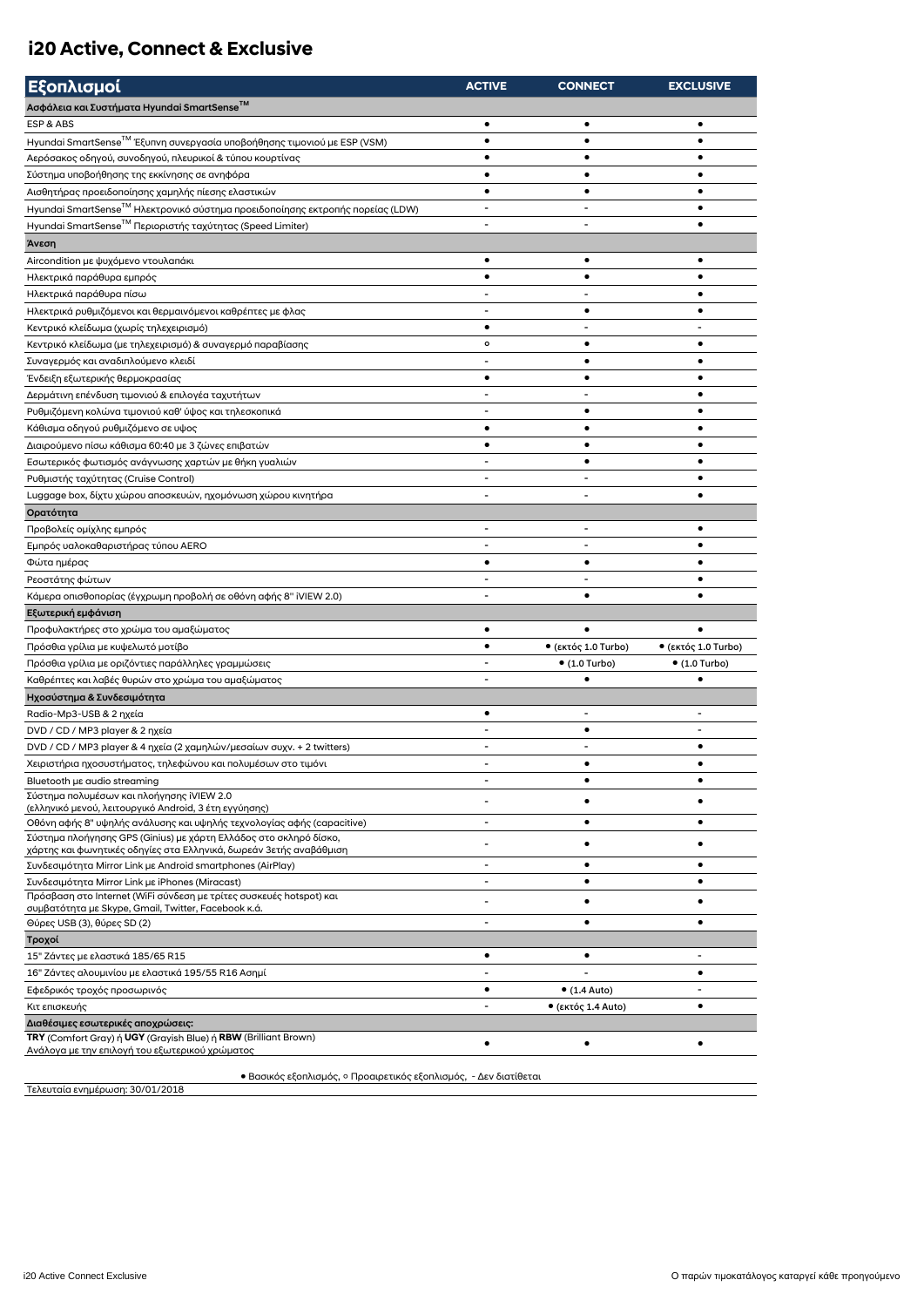### i30 Hatchback



| Ασφάλεια                                                                                                                 | <b>Business</b>                       | Active                                     | <b>Style</b>                | <b>Style Navi</b>                          | <b>Premium</b><br>Navi   |
|--------------------------------------------------------------------------------------------------------------------------|---------------------------------------|--------------------------------------------|-----------------------------|--------------------------------------------|--------------------------|
| Αερόσακοι μετωπικοί (2), πλευρικοί (2) & τύπου κουρτίνας (2)                                                             | $\bullet$                             | $\bullet$                                  | $\bullet$                   | $\bullet$                                  | $\bullet$                |
| ESP & ABS                                                                                                                | $\bullet$                             | $\bullet$                                  | $\bullet$                   | $\bullet$                                  | $\bullet$                |
| VSM Σύστημα Συνεργασίας Ηλεκτρικής Υποβοήθησης Τιμονιού με ESP<br>ΤΡΜS Αισθητήρας Χαμηλής Πίεσης Ελαστικών               | $\bullet$<br>$\bullet$                | $\bullet$<br>$\bullet$                     | $\bullet$<br>$\bullet$      | $\bullet$<br>$\bullet$                     | $\bullet$<br>$\bullet$   |
| Υπενθύμιση ζωνών ασφαλείας                                                                                               | $\bullet$                             | $\bullet$                                  | $\bullet$                   | $\bullet$                                  | $\bullet$                |
| Υποδοχές παιδικού καθίσματος ISOFIX με 3ο σημείο πρόσδεσης "Top Tether"                                                  | $\bullet$                             | $\bullet$                                  |                             |                                            | $\bullet$                |
|                                                                                                                          |                                       |                                            |                             | Στον ισχύοντα τιμοκατάλονο ενσωματώνεται   |                          |
| S-10: Πακέτο Προηγμένων Τεχνολογιών Ενεργητικής Ασφαλείας                                                                |                                       |                                            | στον εξοπλισμό των εκδόσεων | και προσφέρεται χωρίς χρέωση στους πελάτες |                          |
| DAA - Σύστημα Προειδοποίησης Απόσπασης Προσοχής Οδηγού                                                                   | 200€                                  | 200€                                       | 200€                        | 200€                                       | 200€                     |
| LDWS - Σύστημα Προειδοποίησης Εκτροπής Λωρίδας                                                                           | 200€                                  | 200€                                       | 200€                        | 200€                                       | 200€                     |
| LKAS - Σύστημα Υποβοήθησης Διατήρησης Λωρίδας<br>FCWS - Σύστημα Προειδοποίησης Μετωπικής Σύγκρουσης                      | 250€<br>100€                          | 250€<br>100€                               | 250€<br>100€                | 250€<br>100€                               | 250€<br>100€             |
| AEB City - Σύστημα Αυτόματης Εκτακτης Πέδησης (χαμηλών ταχυτήτων)                                                        | 200€                                  | 200€                                       | 200€                        | 200€                                       | 200€                     |
| AEB Urban - Σύστημα Αυτόματης Εκτακτης Πέδησης (μεσαίων ταχυτήτων)                                                       | 150€                                  | 150€                                       | 150€                        | 150€                                       | 150€                     |
| ΗΒΑ - Σύστημα Αυτόματης Ρύθμισης Υψηλής Σκάλας Φώτων                                                                     | 250€                                  | 250€                                       | 250€                        | 250€                                       | 250€                     |
| ΗΑΟ - Σύστημα Υποβοήθησης Εκκίνησης σε Ανηφόρα                                                                           | 75€                                   | 75€                                        | 75€                         | 75€                                        | 75€                      |
| SL - Σύστημα Περιοριστή Ταχύτητας                                                                                        | 100€                                  | 100€                                       | 100€                        | 100€                                       | 100€                     |
| SBL - Στατικά Φώτα Στροφής                                                                                               | $\sim$                                | 75€                                        | 75€                         | 75€                                        | 75€                      |
| <b>ΣΥΝΟΛΟ S-10</b>                                                                                                       | 1.525€                                | 1.600€                                     | 1.600€                      | 1.600€                                     | 1.600€<br>Premium        |
| Άνεση                                                                                                                    | <b>Business</b>                       | <b>Active</b>                              | <b>Style</b>                | <b>Style Navi</b>                          | Navi                     |
| ISG Σύστημα Stop & Start                                                                                                 | $\bullet$                             | $\bullet$                                  | $\bullet$                   | $\bullet$                                  | $\bullet$                |
| Κεντρικό κλείδωμα με Τηλεχειρισμό & Συναγερμό παραβίασης                                                                 | $\bullet$                             | $\bullet$                                  | $\bullet$                   | $\bullet$                                  | $\bullet$                |
| Ηλεκτρικά Παράθυρα εμπρός και πίσω                                                                                       | $\bullet$<br>$\bullet$                | $\bullet$                                  | $\bullet$<br>$\bullet$      | $\bullet$<br>$\bullet$                     | $\bullet$<br>$\bullet$   |
| Λειτουργία auto down παραθύρου οδηγού<br>Λειτουργία auto up/down όλων των παραθύρων με σύστημα αποφυγής εμποδίου         | $\overline{\phantom{a}}$              | $\bullet$<br>$\overline{\phantom{a}}$      | $\bullet$                   | $\bullet$                                  | $\bullet$                |
| Air Condition                                                                                                            | $\bullet$                             | $\bullet$                                  | $\overline{\phantom{a}}$    |                                            |                          |
| Αυτόματος διζωνικός κλιματισμός με αυτόματη λειτουργία αποθάμβωσης                                                       | $\overline{a}$                        | $\overline{\phantom{a}}$                   | $\bullet$                   | $\bullet$                                  | $\bullet$                |
| Οθόνη TFT 3,5" στον πίνακα οργάνων                                                                                       | $\bullet$                             | $\bullet$                                  | $\bullet$                   | $\bullet$                                  | $\bullet$                |
| Υπολογιστής ταξιδιού                                                                                                     | $\bullet$                             | $\bullet$                                  | $\bullet$                   | $\bullet$                                  | $\bullet$                |
| Δερμάτινη επένδυση τιμονιού                                                                                              | $\blacksquare$                        | $\overline{\phantom{a}}$                   | $\bullet$                   | $\bullet$                                  | $\bullet$                |
| Δερμάτινη επένδυση επιλογέα ταχυτήτων                                                                                    | $\overline{\phantom{a}}$<br>$\sim$    | $\overline{\phantom{a}}$                   | $\bullet$<br>$\sim$         | $\bullet$<br>$\blacksquare$                | $\bullet$                |
| Εργοστασιακή επένδυση σαλονιού με δέρμα & ύφασμα<br>Σύστημα υποβοήθησης παρκαρίσματος πίσω με δυνατότητα απενεργοποίησης | $\overline{\phantom{a}}$              | $\blacksquare$<br>$\overline{\phantom{a}}$ |                             |                                            | $\bullet$                |
| (Μόνο για 7DCT) Drive mode - κατ'επιλογή λειτουργία Sport/Normal/ECO οδήγησης                                            | $\bullet$                             | $\bullet$                                  | $\bullet$                   | $\bullet$                                  | $\bullet$                |
| (Μόνο για 7DCT) Paddle Gear Shifts - Πτερύγια αλλαγής ταχυτήτων +/- στο τιμόνι                                           | $\bullet$                             | $\bullet$                                  | $\bullet$                   | $\bullet$                                  | $\bullet$                |
| Ρυθμιστής ταχύτητας (Cruise Control)                                                                                     | $\bullet$                             | $\bullet$                                  | $\bullet$                   | $\bullet$                                  | $\bullet$                |
| Χρωμιωμένες εσωτερικές λαβές θυρών                                                                                       | $\bullet$                             | $\bullet$                                  | $\bullet$                   | $\bullet$                                  | $\bullet$                |
| Κάθισμα οδηγού ρυθμιζόμενο σε ύψος                                                                                       | $\bullet$                             | $\bullet$                                  | $\bullet$                   | $\bullet$                                  | $\bullet$                |
| Κάθισμα συνοδηγού ρυθμιζόμενο σε ύψος                                                                                    | ÷,                                    | $\sim$                                     | $\sim$                      | ÷.                                         | $\bullet$                |
| Ρυθμιζόμενη κολώνα τιμονιού καθ' ύψος και τηλεσκοπικά                                                                    | $\bullet$<br>$\overline{\phantom{a}}$ | $\bullet$<br>$\overline{\phantom{a}}$      | $\bullet$<br>$\sim$         | $\bullet$<br>÷.                            | $\bullet$<br>$\bullet$   |
| Ηλεκτρικά ρυθμιζόμενη οσφυική στήριξη καθίσματος οδηγού<br>Κεντρικό υποβραχιόνιο εμπρός καθισμάτων με χώρο αποθήκευσης   | $\blacksquare$                        | $\blacksquare$                             | $\bullet$                   | $\bullet$                                  | $\bullet$                |
| Κεντρικό υποβραχιόνιο πίσω καθισμάτων με ποτηροθήκη (αναδιπλούμενο στο μεσαίο κάθισμα)                                   | $\overline{\phantom{a}}$              | $\overline{\phantom{a}}$                   | $\overline{\phantom{a}}$    | ÷                                          | $\bullet$                |
| Διαιρούμενα πίσω καθίσματα 60/40                                                                                         | $\bullet$                             | $\bullet$                                  | $\bullet$                   | $\bullet$                                  | $\bullet$                |
| Θυρίδα πρόσβασης (ski-through) στον χώρο αποσκευών                                                                       |                                       |                                            |                             |                                            | $\bullet$                |
| Κάλυμμα χώρου αποσκευών                                                                                                  | $\bullet$                             | $\bullet$                                  | $\bullet$                   | $\bullet$                                  | $\bullet$                |
| Σημεία πρόσδεσης στον χώρο αποσκευών                                                                                     | $\bullet$                             | $\bullet$                                  | $\bullet$                   | $\bullet$                                  | $\bullet$                |
| Παροχή ρεύματος 12V: στην κονσόλα δαπέδου εμπρός και στον χώρο αποσκευών                                                 | $\bullet$                             | $\bullet$                                  | $\bullet$                   | $\bullet$                                  | $\bullet$                |
| Κιτ καπνιστή<br>Wireless Charger Ασύρματη φόρτιση ηλεκτρονικών συσκευών                                                  | $\bullet$                             | $\bullet$                                  | $\bullet$                   | $\bullet$                                  | $\bullet$<br>$\bullet$   |
|                                                                                                                          |                                       |                                            |                             |                                            | Premium                  |
| Συστήματα πολυμέσων και πλοήνησης                                                                                        | <b>Business</b>                       | <b>Active</b>                              | <b>Style</b>                | <b>Style Navi</b>                          | <b>Navi</b>              |
| 6 ηχεία (4 ηχεία εμπρός & πίσω και 2 tweeters)                                                                           | $\bullet$                             | ٠                                          | ٠                           | ٠                                          |                          |
| Hχοσύστημα Radio με RDS, MP3 player, θύρα USB & AUX                                                                      | $\bullet$<br>$\bullet$                | $\bullet$<br>$\bullet$                     | $\bullet$<br>$\bullet$      | $\bullet$<br>$\bullet$                     | $\bullet$<br>$\bullet$   |
| Χειριστήρια ηχοσυστήματος, τηλεφώνου και cruise control στο τιμόνι<br>Bluetooth µs audio streaming                       | $\bullet$                             | $\bullet$                                  | $\bullet$                   | $\bullet$                                  | $\bullet$                |
| Κεντρική οθόνη LCD 5" (μονόχρωμη)                                                                                        | $\bullet$                             | $\bullet$                                  | $\sim$                      | $\overline{\phantom{a}}$                   |                          |
| Κεντρική οθόνη LCD 5" αφής (έγχρωμη)                                                                                     | $\blacksquare$                        | $\equiv$                                   | $\bullet$                   | ÷                                          | $\overline{\phantom{a}}$ |
| Κεντρική οθόνη LCD 8" αφής (έγχρωμη)                                                                                     | ÷,                                    |                                            |                             | $\bullet$                                  | ٠                        |
| Εργοστασιακό σύστημα πλοήγησης με χάρτες 40 ευρωπαϊκών χωρών, 7ετής δωρεάν συνδρομή σε                                   | L,                                    | $\sim$                                     |                             | $\bullet$                                  | $\bullet$                |
| TomTom LIVE services, αναγνώριση ορίων ταχύτητας<br>Κάμερα οπισθοπορίας 30 mega pixel με δυναμικές γραμμές καθοδήγησης   | $\ddot{\phantom{1}}$                  | $\overline{\phantom{a}}$                   | $\bullet$                   | $\bullet$                                  | $\bullet$                |
|                                                                                                                          |                                       |                                            |                             |                                            |                          |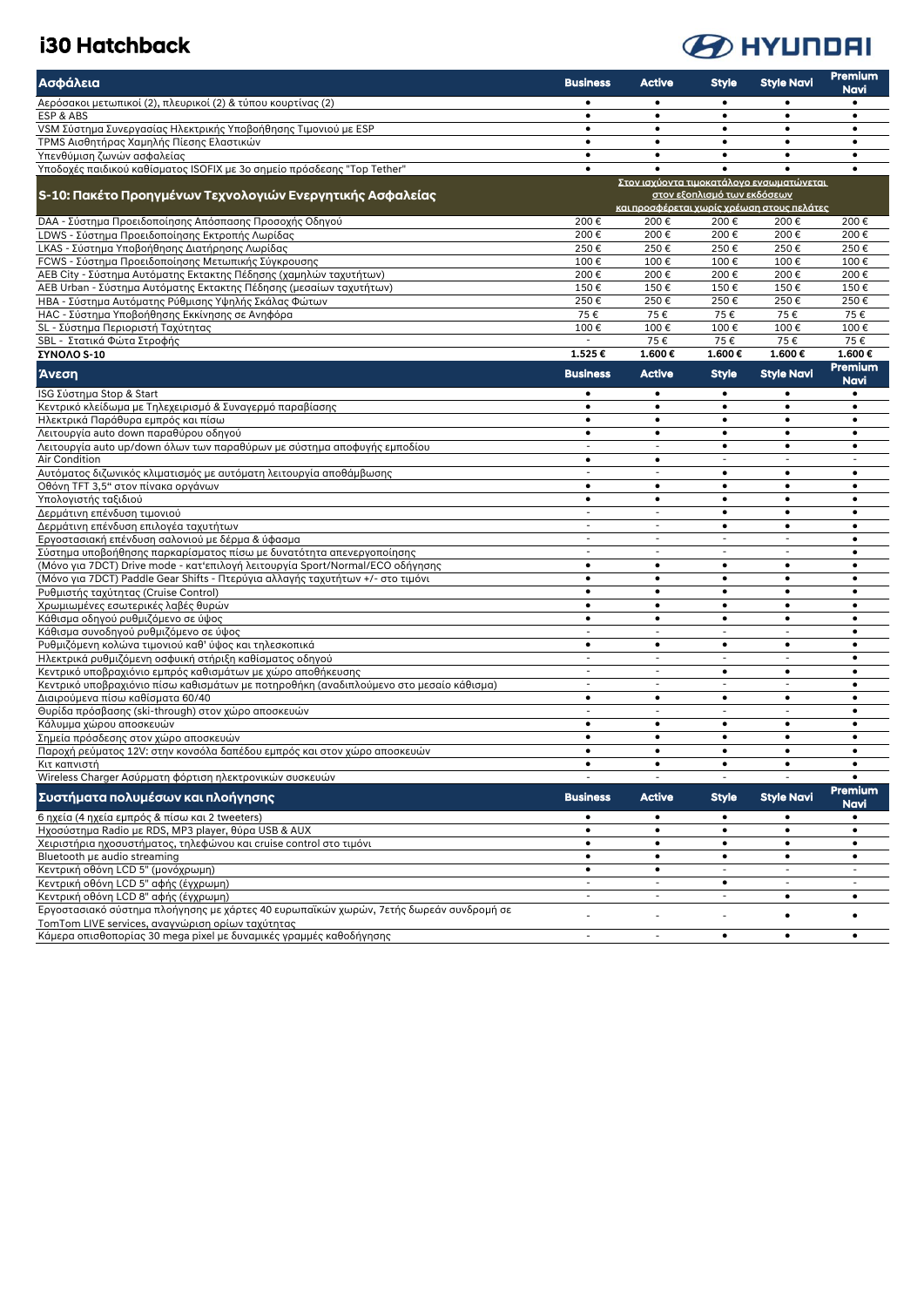### i30 Hatchback



| Εξωτερική Εμφάνιση                                                       | <b>Business</b>          | <b>Active</b>            | <b>Style</b> | <b>Style Navi</b> | Premium<br><b>Navi</b>        |
|--------------------------------------------------------------------------|--------------------------|--------------------------|--------------|-------------------|-------------------------------|
| Αεροτομή πίσω                                                            | $\bullet$                | $\bullet$                | $\bullet$    |                   |                               |
| Λαβές θυρών στο χρώμα του αμαξώματος                                     | $\bullet$                | $\bullet$                | $\bullet$    | $\bullet$         | $\bullet$                     |
| Προφυλακτήρες στο χρώμα του αμαξώματος                                   | $\bullet$                | $\bullet$                | $\bullet$    | $\bullet$         | $\bullet$                     |
| Καθρέπτες στο χρώμα του αμαξώματος                                       | $\bullet$                | $\bullet$                | $\bullet$    | $\bullet$         | $\bullet$                     |
| Γρίλια εμπρός μάσκας μαύρου χρώματος με χρωμιωμένο πλαίσιο               | $\bullet$                | $\bullet$                | $\bullet$    | $\bullet$         |                               |
| Γρίλια εμπρός μάσκας με μαύρο-χρωμιωμένο διάκοσμο και χρωμιωμένο πλαίσιο | $\overline{\phantom{a}}$ |                          |              |                   |                               |
| Χρωμιωμένα εξωτερικά πλαίσια παραθύρων                                   | $\overline{\phantom{a}}$ | $\sim$                   | $\sim$       |                   |                               |
| Ορατότητα                                                                | <b>Business</b>          | <b>Active</b>            | <b>Style</b> | <b>Style Navi</b> | <b>Premium</b><br>Navi        |
| Φώτα ημέρας                                                              | $\bullet$                |                          |              |                   |                               |
| Φώτα ημέρας LED                                                          | ÷                        | $\bullet$                | $\bullet$    |                   |                               |
| Φώτα θέσεως LED                                                          | ÷                        | $\bullet$                | $\bullet$    | $\bullet$         | ٠                             |
| Πίσω τρίτο φώς στοπ LED                                                  | $\bullet$                | $\bullet$                | $\bullet$    |                   |                               |
| Αυτόματο άναμμα φώτων                                                    | $\bullet$                | $\bullet$                | $\bullet$    | $\bullet$         |                               |
| Ηλεκτρικά ρυθμιζόμενοι & θερμαινόμενοι εξωτερικοί καθρέπτες με φλας      | $\bullet$                | $\bullet$                | $\bullet$    | $\bullet$         |                               |
| Ηλεκτρικά αναδιπλούμενοι εξωτερικοί καθρέπτες                            | $\overline{\phantom{a}}$ |                          | $\bullet$    | $\bullet$         |                               |
| Προβολείς ομίχλης εμπρός                                                 | $\overline{\phantom{a}}$ | $\overline{\phantom{a}}$ | $\bullet$    | $\bullet$         | $\bullet$                     |
| Σκούρα ζώνη ηλιοπροστασίας εμπρός                                        | $\overline{\phantom{a}}$ | $\overline{\phantom{a}}$ | $\bullet$    | $\bullet$         | ٠                             |
| Σκούρα κρύσταλλα (privacy glass)                                         | $\overline{a}$           |                          |              |                   | $\bullet$                     |
| Αλεξήλια οδηγού & συνοδηγού με καθρέπτη                                  | $\bullet$                | $\bullet$                | $\bullet$    | $\bullet$         | $\bullet$                     |
| Πλαφονιέρα, φως ανάγνωσης χάρτη και θήκη γυαλιών                         | $\bullet$                | $\bullet$                | ٠            | $\bullet$         | $\bullet$                     |
| Δεύτερη πλαφονιέρα για πίσω επιβάτες                                     | $\bullet$                | $\bullet$                | ٠            | ٠                 | ٠                             |
| Ρεοστάτης φωτισμού οργάνων                                               | ٠                        | $\bullet$                | $\bullet$    | ٠                 | $\bullet$                     |
| Υαλοκαθαριστήρες εμπρός τύπου Aero                                       | $\bullet$                | $\bullet$                | $\bullet$    | $\bullet$         |                               |
| Τροχοί και φρένα                                                         | <b>Business</b>          | <b>Active</b>            | <b>Style</b> | <b>Style Navi</b> | <b>Premium</b><br><b>Navi</b> |
| Ζάντες 15" με ελαστικά 195/65R15                                         | $\bullet$                |                          |              |                   |                               |
| Ζάντες αλουμινίου 16" με ελαστικά 205/55R16                              |                          | $\bullet$                | $\bullet$    | ٠                 |                               |
| Ζάντες αλουμινίου 17" με ελαστικά 225/45R17                              | $\overline{\phantom{a}}$ | $\sim$                   | $\sim$       | ÷                 | ٠                             |
| Προσωρινός τροχός ανάγκης                                                | $\bullet$                | $\bullet$                | $\bullet$    | $\bullet$         | $\bullet$                     |
| Αεριζόμενα δισκόφρενα εμπρός 15"                                         | $\bullet$                | $\bullet$                |              |                   |                               |
| Αεριζόμενα δισκόφρενα εμπρός 16"                                         |                          |                          | $\bullet$    | $\bullet$         |                               |
| Δισκόφρενα πίσω 14"                                                      | $\bullet$                | $\bullet$                | $\bullet$    | $\bullet$         |                               |
| • Βασικός εξοπλισμός, ο Προαιρετικός εξοπλισμός, - Δεν διατίθεται        |                          |                          |              |                   |                               |

Τελευταία ενημέρωση: 30/01/2018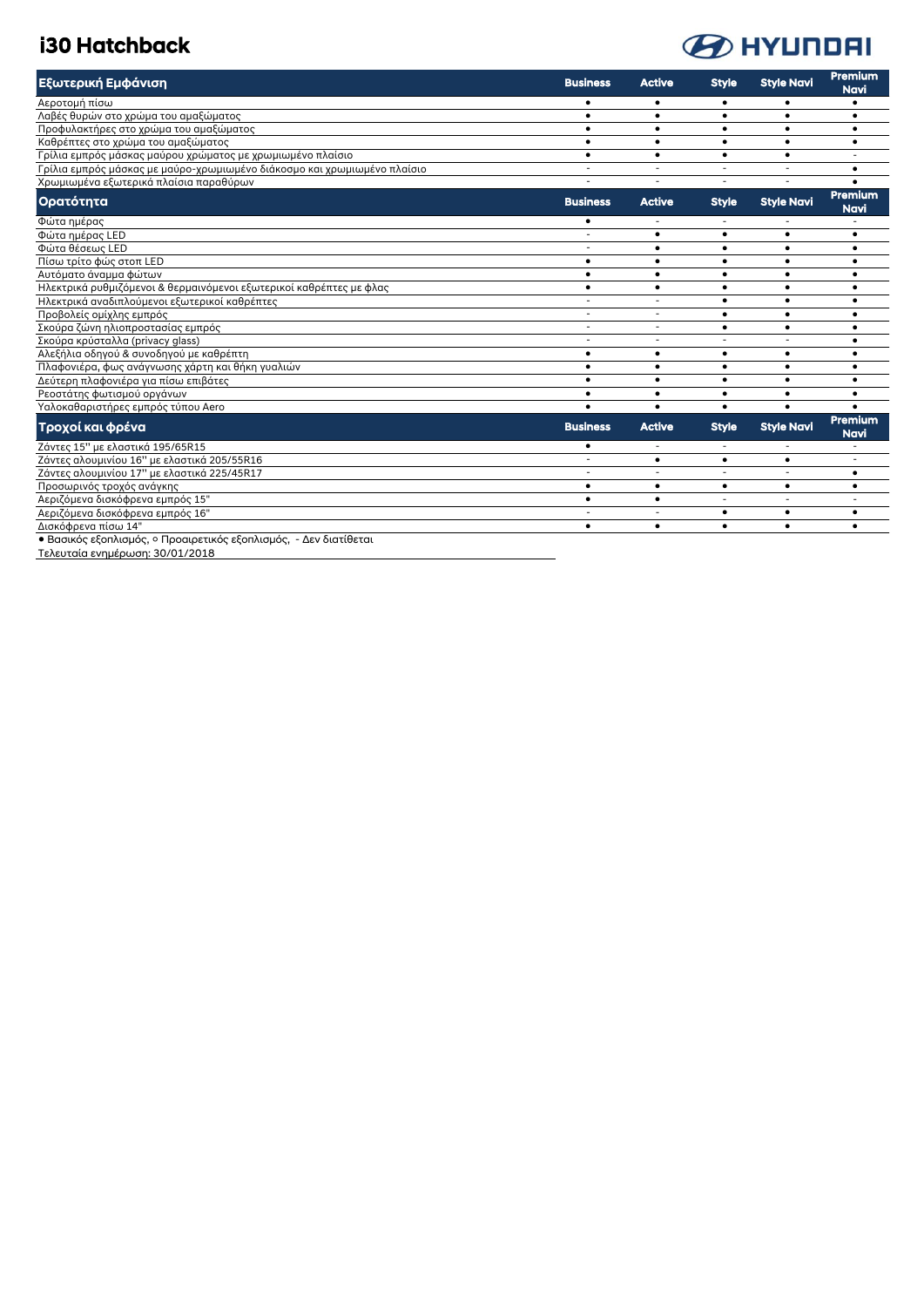#### Tucson

## **B** HYUNDAI

| Εξοπλισμοί                                                                                                                                     | <b>GL</b><br><b>ACCESS</b> | GLS<br><b>COMFORT</b>          | <b>GLS</b><br><b>COMFORT</b><br><b>NAVI</b> | <b>GLS</b><br><b>COMFORT</b><br><b>NAVI</b><br><b>PANORAMA</b> |
|------------------------------------------------------------------------------------------------------------------------------------------------|----------------------------|--------------------------------|---------------------------------------------|----------------------------------------------------------------|
| Ασφάλεια                                                                                                                                       |                            |                                |                                             |                                                                |
| ESP & ABS / VSM: Σύστημα συνεργασίας τιμονιού με ESP                                                                                           | $\bullet$                  | $\bullet$                      | $\bullet$                                   | $\bullet$                                                      |
| Αερόσακοι μετωπικοί, πλευρικοί & τύπου κουρτίνας                                                                                               | $\bullet$                  | $\bullet$                      | $\bullet$                                   | $\bullet$                                                      |
| ΗΑΟ Σύστημα υποβοήθησης εκκίνησης σε ανηφόρα                                                                                                   | $\bullet$                  | ٠                              | ٠                                           | ٠                                                              |
| TPMS Σύστημα προειδοποίησης χαμηλής πίεσης ελαστικών                                                                                           | $\bullet$                  | $\bullet$                      | ٠                                           | ٠                                                              |
| Flex Steering (κατ'επιλογή υποβοήθηση τιμονιού) για μηχανικό κιβώτιο ή Drive Mode (κατ'επιλογή στυλ<br>αλλαγής ταχυτήτων) για Αυτόματο κιβώτιο |                            | ٠                              | ٠                                           | ٠                                                              |
| Ένδειξη πρόσδεσης ζωνών ασφαλείας                                                                                                              | $\bullet$                  | $\bullet$                      | $\bullet$                                   | ٠                                                              |
| Υποδοχές παιδικού καθίσματος ISOFIX                                                                                                            | $\bullet$                  | $\bullet$                      | ٠                                           | $\bullet$                                                      |
| Ένδειξη χαμηλής στάθμης υγρού υαλοκαθαριστήρων                                                                                                 | $\bullet$                  | $\bullet$                      | ٠                                           | ٠                                                              |
| Άνεση                                                                                                                                          |                            |                                |                                             |                                                                |
| Air Condition                                                                                                                                  | $\bullet$                  | $\overline{\phantom{a}}$       | $\overline{\phantom{a}}$                    |                                                                |
| Αυτόματος διζωνικός κλιματισμός με ψυχόμενο ντουλαπάκι συνοδηγού                                                                               | $\sim$                     | $\bullet$                      | $\bullet$                                   | ٠                                                              |
| Ηλεκτρικά παράθυρα εμπρός & πίσω                                                                                                               | $\bullet$<br>$\bullet$     | $\bullet$<br>$\bullet$         | $\bullet$<br>٠                              | $\bullet$<br>٠                                                 |
| Κεντρικό κλείδωμα με τηλεχειρισμό & συναγερμός παραβίασης<br>Αεραγωγοί για τους πίσω επιβάτες                                                  |                            | $\bullet$                      | ٠                                           | ٠                                                              |
| Υποβραχιόνιο εμπρός καθισμάτων                                                                                                                 | $\bullet$                  | $\bullet$                      | $\bullet$                                   | ٠                                                              |
| Ένδειξη εξωτερικής θερμοκρασίας                                                                                                                | $\bullet$                  | $\bullet$                      | $\bullet$                                   | $\bullet$                                                      |
| Υπολογιστής ταξιδιού                                                                                                                           | $\bullet$                  | $\bullet$                      | ٠                                           | ٠                                                              |
| Διαιρούμενο πίσω κάθισμα 60/40 με ρύθμιση κλίσης                                                                                               | $\bullet$                  | $\bullet$                      | $\bullet$                                   | $\bullet$                                                      |
| Ρυθμιζόμενη κολώνα τιμονιού καθ' ύψος και τηλεσκοπικά                                                                                          | $\bullet$                  | $\bullet$                      | ٠                                           | ٠                                                              |
| Κάθισμα οδηγού ρυθμιζόμενο σε ύψος                                                                                                             | $\bullet$                  | $\bullet$                      | ٠                                           | ٠                                                              |
| Ηλεκτρικά ρυθμιζόμενη οσφυική στήριξη καθίσματος οδηγού                                                                                        | $\sim$                     | $\bullet$                      | ٠                                           | $\bullet$                                                      |
| Θερμαινόμενα καθίσματα οδηγού & συνοδηγού                                                                                                      | $\sim$                     | $\bullet$                      | $\bullet$                                   | ٠                                                              |
| Δερμάτινο τιμόνι (και επιλογέας ταχυτήτων)                                                                                                     | $\bullet$                  | $\bullet$                      | ٠                                           | $\bullet$                                                      |
| Δερμάτινη επένδυση σαλονιού (μόνο για 1,7D 115hp)                                                                                              | $\overline{\phantom{a}}$   | $\overline{\phantom{a}}$       | 1.000€                                      | 1.000€                                                         |
| Χρωμιωμένες εσωτερικές λαβές θυρών                                                                                                             | $\sim$                     | $\bullet$                      | ٠                                           | ٠                                                              |
| Οθόνη TFT 3,5" στον πίνακα οργάνων<br>Ρυθμιστής (Cruise Control) και περιοριστής ταχύτητας                                                     | $\bullet$<br>$\bullet$     | $\bullet$<br>$\bullet$         | ٠<br>٠                                      | ٠<br>٠                                                         |
| Σύστημα υποβοήθησης παρκαρίσματος πίσω (RPAS)                                                                                                  | $\bullet$                  | $\bullet$                      | ٠                                           | $\bullet$                                                      |
| Κάλυμμα χώρου αποσκευών                                                                                                                        | $\bullet$                  | $\bullet$                      | $\bullet$                                   | ٠                                                              |
| Κιτ καπνιστή                                                                                                                                   | $\bullet$                  | $\bullet$                      | $\bullet$                                   | $\bullet$                                                      |
| Εξωτερική εμφάνιση                                                                                                                             |                            |                                |                                             |                                                                |
| Γρύλιες εμπρός μάσκας στο χρώμα του αμαξώματος                                                                                                 | $\bullet$                  | $\bullet$                      | $\bullet$                                   | ٠                                                              |
| Προφυλακτήρες στο χρώμα του αμαξώματος                                                                                                         | $\bullet$                  | $\bullet$                      | $\bullet$                                   | ٠                                                              |
| Καθρέπτες στο χρώμα του αμαξώματος                                                                                                             | $\bullet$                  | $\bullet$                      | ٠                                           | ٠                                                              |
| Λαβές θυρών στο χρώμα του αμαξώματος                                                                                                           | $\bullet$                  | ٠                              | ٠                                           | ٠                                                              |
| Εμπρός & πίσω προστατευτικά αμαξώματος (skid plates) ασημί χρώματος                                                                            | $\sim$<br>$\bullet$        | $\bullet$<br>٠                 | $\bullet$<br>٠                              | ٠<br>٠                                                         |
| Ράγες οροφής<br>Ορατότητα                                                                                                                      |                            |                                |                                             |                                                                |
| Φώτα ημέρας LED                                                                                                                                | $\bullet$                  | $\bullet$                      | $\bullet$                                   | ٠                                                              |
| Πίσω φώτα LED                                                                                                                                  | $\sim$                     | $\bullet$                      | $\bullet$                                   | $\bullet$                                                      |
| Προβολικού τύπου εμπρός φώτα                                                                                                                   | $\bullet$                  | $\bullet$                      | ٠                                           | ٠                                                              |
| Αυτόματο άναμμα φώτων                                                                                                                          | $\bullet$                  | $\bullet$                      | $\bullet$                                   | ٠                                                              |
| Πλαφονιέρα & φως ανάγνωσης χάρτη                                                                                                               | $\bullet$                  | $\bullet$                      | ٠                                           | $\bullet$                                                      |
| Ηλεκτρικά ρυθμιζόμενοι & θερμαινόμενοι καθρέπτες                                                                                               | ٠                          | $\bullet$                      | ٠                                           | ٠                                                              |
| Ηλεκτρικά Αναδιπλούμενοι εξωτερικοί καθρέπτες                                                                                                  | $\sim$                     | $\bullet$                      | $\bullet$                                   | $\bullet$                                                      |
| Προβολείς ομίχλης εμπρός                                                                                                                       | $\sim$                     | $\bullet$                      | $\bullet$                                   | ٠                                                              |
| Φώτα στροφής                                                                                                                                   | $\sim$                     | $\bullet$                      | ٠                                           | $\bullet$                                                      |
| Ανοιγόμενη Ηλιοροφή τύπου "Panorama"                                                                                                           |                            |                                |                                             | ٠                                                              |
| Τροχοί<br>Ζάντες 16" με ελαστικά 215/70R16                                                                                                     | $\sim$                     | ÷,                             | $\sim$                                      | $\sim$                                                         |
| Ζάντες αλουμινίου 16" με ελαστικά 215/70R16                                                                                                    | $\bullet$                  | $\overline{\phantom{m}}$       |                                             |                                                                |
| Ζάντες αλουμινίου 17" με ελαστικά 225/60R17                                                                                                    |                            | $\bullet$                      | ٠                                           | ٠                                                              |
| Ρεζέρβα αλουμινίου κανονικών διαστάσεων (*)                                                                                                    | $\bullet^\star$            | $\bullet^\star$                | $\bullet^\star$                             | $\bullet^\star$                                                |
| (*) Όλες οι εκδόσεις με κινητήρα 1,6B 132hp καθώς και οι εκδόσεις με 1,7D 115hp με ηλιοροφή, διαθέτουν κιτ επισκευής                           |                            |                                |                                             |                                                                |
| Ηχοσύστημα                                                                                                                                     |                            |                                |                                             |                                                                |
| Ηχοσύστημα MP3 player, με RDS                                                                                                                  | $\bullet$                  | $\bullet$                      | $\bullet$                                   | ٠                                                              |
| 4 ηχεία & 2 tweeters                                                                                                                           | $\bullet$                  | $\bullet$                      | ٠                                           | $\bullet$                                                      |
| Χειριστήρια ηχοσυστήματος στο τιμόνι                                                                                                           | $\bullet$                  | $\bullet$                      | ٠                                           | $\bullet$                                                      |
| Εργοστασιακό σύστημα πλοήγησης με έγχρωμη οθόνη αφής 8"                                                                                        | $\sim$<br>$\sim$           | $\overline{\phantom{a}}$<br>÷, | ٠<br>$\bullet$                              | ٠<br>$\bullet$                                                 |
| Κάμερα οπισθοπορίας<br>Κεραία οροφής τύπου "πτερύγιο καρχαρία"                                                                                 |                            |                                | ٠                                           | ٠                                                              |
| Bluetooth µɛ audio streaming                                                                                                                   | $\bullet$                  | $\bullet$                      | ٠                                           | $\bullet$                                                      |
| ● Βασικός εξοπλισμός, ○ Προαιρετικός εξοπλισμός, ○* Με επιλογή συστήματος iView, - Δεν διατίθεται                                              |                            |                                |                                             |                                                                |

Τελευταία ενημέρωση: 27/11/2017